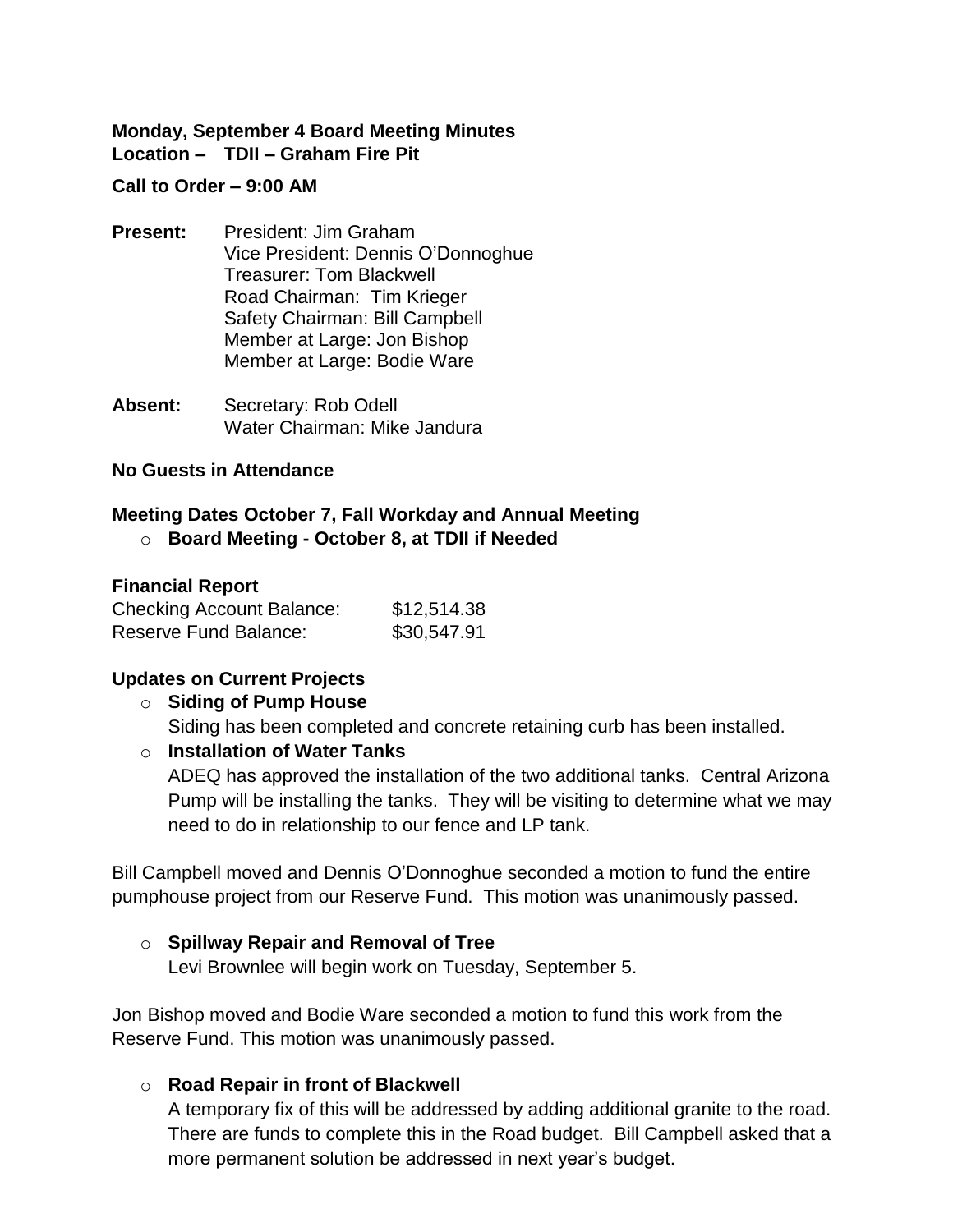- o **Culvert replacement by the Watts cabin.** There is enough in the road budget for this work to be completed
- o **Removal of trees in front of Schlecks**

### **Fall Work Day**

- o **Road Chair, Tim Krieger will coordinate work and workers.**
- o **Bodie and Laura Ware will provide coffee and donuts.**
- o **Scope of Work**

A number of projects were suggested and board members are encouraged to communicate with Tim of any additional concerns that need attention.

Clarification: Discussion related to penalties for cabin owners who do not attend. Consideration will be given to those who cannot attend because of emergencies or health as well as those who contribute significant time and resources to our community at other times.

### o **BBQ**

Lorry Chapman will be in charge and has consulted with John Diana regarding details. Melinda Stanton will coordinate set-up and clean-up.

# **Annual Meeting Agenda**

# o **CCR Amendment**

The Amendment regarding Article IV, Section 1, Paragraph C. "Trailers, Motor Vehicles and Temporary Occupancy has been sent into Secretary Rob Odell. This is to be published in accordance to our CC&Rs so it can be on the October agenda.

#### **Reports**

The following reports need to be presented at the board meeting. Roads, Water, Safety, and Architectural.

o **Other:**

Explanation related to the Emergency Gate Code Brush Pickup – Clarify what qualifies for pick-up and what does not.

# **Impact Fees**

Bodie Ware moved and Bill Campbell seconded a motion that our secretary publish and post the fee schedules that have been established so that Cabin owners are aware of all potential fees and penalties. This motion was unanimously passed.

# **ARC Committee Charter Review**

Jon Bishop moved and Dennis O'Donnoghue seconded a motion to table this Review. This motion was unanimously passed.